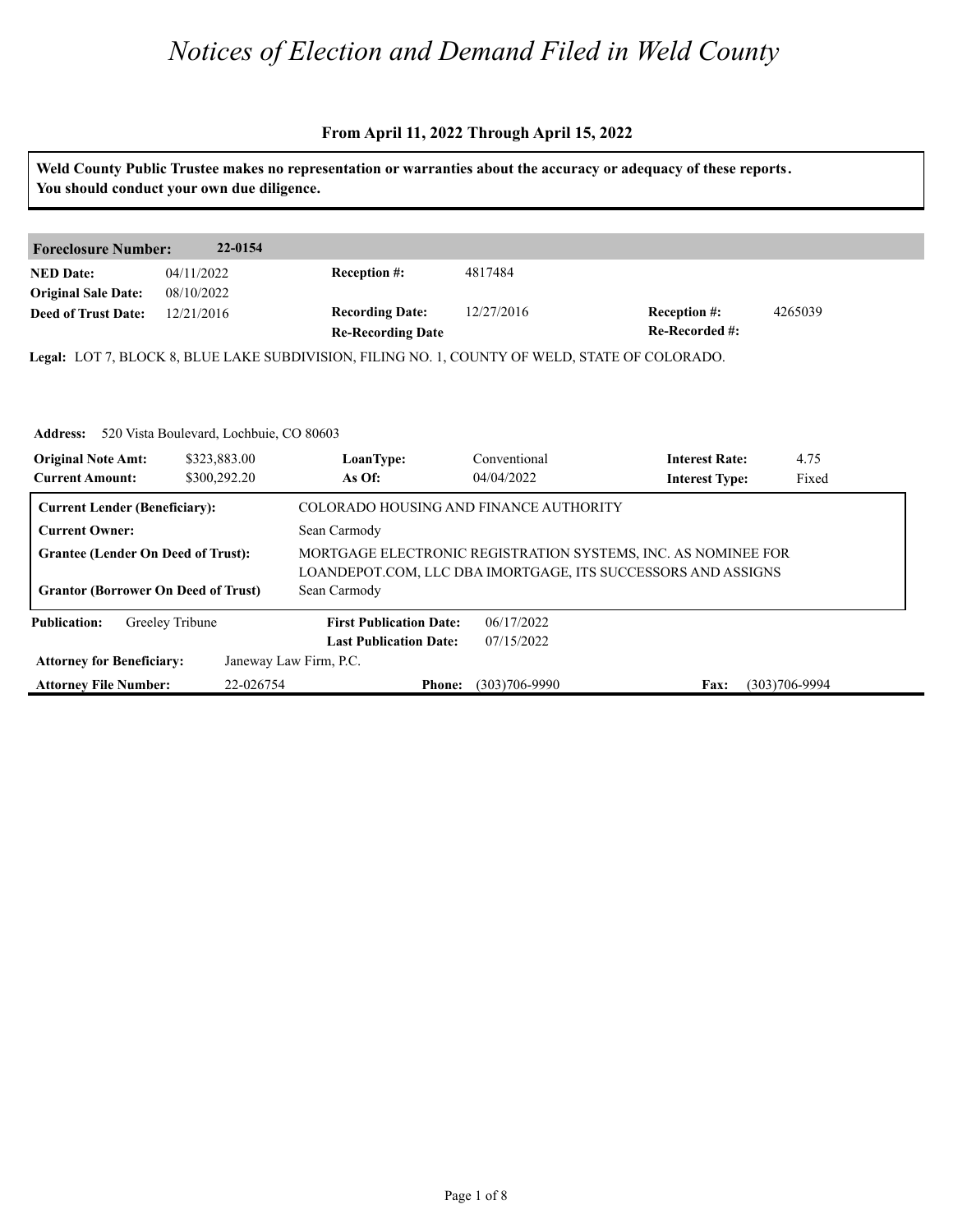#### **From April 11, 2022 Through April 15, 2022**

| You should conduct your own due diligence.                                                                       |                                                               |                                                                                                          |                   |                                                                                         |                   |
|------------------------------------------------------------------------------------------------------------------|---------------------------------------------------------------|----------------------------------------------------------------------------------------------------------|-------------------|-----------------------------------------------------------------------------------------|-------------------|
|                                                                                                                  |                                                               |                                                                                                          |                   |                                                                                         |                   |
| <b>Foreclosure Number:</b>                                                                                       | 22-0155                                                       |                                                                                                          |                   |                                                                                         |                   |
| <b>NED Date:</b>                                                                                                 | 04/11/2022                                                    | Reception #:                                                                                             | 4817485           |                                                                                         |                   |
| <b>Original Sale Date:</b>                                                                                       | 08/10/2022                                                    |                                                                                                          |                   |                                                                                         |                   |
| <b>Deed of Trust Date:</b>                                                                                       | 06/17/2003                                                    | <b>Recording Date:</b><br><b>Re-Recording Date</b>                                                       | 06/26/2003        | Reception #:<br>Re-Recorded #:                                                          | 3077741           |
| <b>COLORADO</b>                                                                                                  |                                                               | Legal: LOT 4, BLOCK 1, EAST MEADOWS SUBDIVISION, FIRST FILING, CITY OF GREELEY, COUNTY OF WELD, STATE OF |                   |                                                                                         |                   |
|                                                                                                                  | Address: 913 East 24th Street Road, Greeley, CO 80631         |                                                                                                          |                   |                                                                                         |                   |
| <b>Original Note Amt:</b>                                                                                        | \$129,165.00                                                  | LoanType:                                                                                                | <b>FNMA</b>       | <b>Interest Rate:</b>                                                                   | 5.75              |
| <b>Current Amount:</b>                                                                                           | \$103,582.98                                                  | As Of:                                                                                                   | 04/05/2022        | <b>Interest Type:</b>                                                                   | Fixed             |
|                                                                                                                  |                                                               | Trustee for VRMTG Asset Trust                                                                            |                   |                                                                                         |                   |
| <b>Current Owner:</b><br><b>Grantee (Lender On Deed of Trust):</b><br><b>Grantor (Borrower On Deed of Trust)</b> |                                                               | Donna S. Medina<br>Loans, Inc., Its Successors and Assigns<br>Donna S. Medina                            |                   | Mortgage Electronic Registration Systems, Inc. ("MERS") as nominee for Countrywide Home |                   |
| <b>Publication:</b>                                                                                              | Greeley Tribune                                               | <b>First Publication Date:</b>                                                                           | 06/17/2022        |                                                                                         |                   |
|                                                                                                                  |                                                               | <b>Last Publication Date:</b><br>McCarthy & Holthus, LLP                                                 | 07/15/2022        |                                                                                         |                   |
| <b>Attorney for Beneficiary:</b><br><b>Attorney File Number:</b>                                                 | CO-22-912744-LL                                               | <b>Phone:</b>                                                                                            | $(877)369 - 6122$ | Fax:                                                                                    | $(866)894 - 7369$ |
| <b>Foreclosure Number:</b>                                                                                       | 22-0156                                                       |                                                                                                          |                   |                                                                                         |                   |
| <b>NED Date:</b>                                                                                                 | 04/11/2022                                                    | Reception #:                                                                                             | 4817486           |                                                                                         |                   |
| <b>Original Sale Date:</b>                                                                                       | 08/10/2022                                                    |                                                                                                          |                   |                                                                                         |                   |
| <b>Deed of Trust Date:</b>                                                                                       | 09/20/2007                                                    | <b>Recording Date:</b>                                                                                   | 09/26/2007        | Reception #:                                                                            | 3506919           |
|                                                                                                                  |                                                               | <b>Re-Recording Date</b>                                                                                 |                   | Re-Recorded #:                                                                          |                   |
|                                                                                                                  | Legal: SEE ATTACHED LEGAL DESCRIPTION.                        |                                                                                                          |                   |                                                                                         |                   |
| <b>Address:</b>                                                                                                  |                                                               |                                                                                                          |                   |                                                                                         |                   |
| <b>Original Note Amt:</b>                                                                                        | 3950 West 12th Street, #40, Greeley, CO 80634<br>\$232,500.00 | LoanType:                                                                                                | <b>FHA</b>        | <b>Interest Rate:</b>                                                                   | 1.58              |

**Current Lender (Beneficiary):** LONGBRIDGE FINANCIAL, LLC **Current Owner:** Bruce A. Kindsvater **Grantee (Lender On Deed of Trust):** MOUNTAIN PACIFIC MORTGAGE COMPANY **Grantor (Borrower On Deed of Trust)** Bruce A. Kindsvater **Publication: Last Publication Date: First Publication Date:** 06/17/2022 07/15/2022

Janeway Law Firm, P.C.

**Attorney for Beneficiary:**

**Attorney File Number:**

**Phone: Fax:** 22-027166 (303)706-9990 (303)706-9994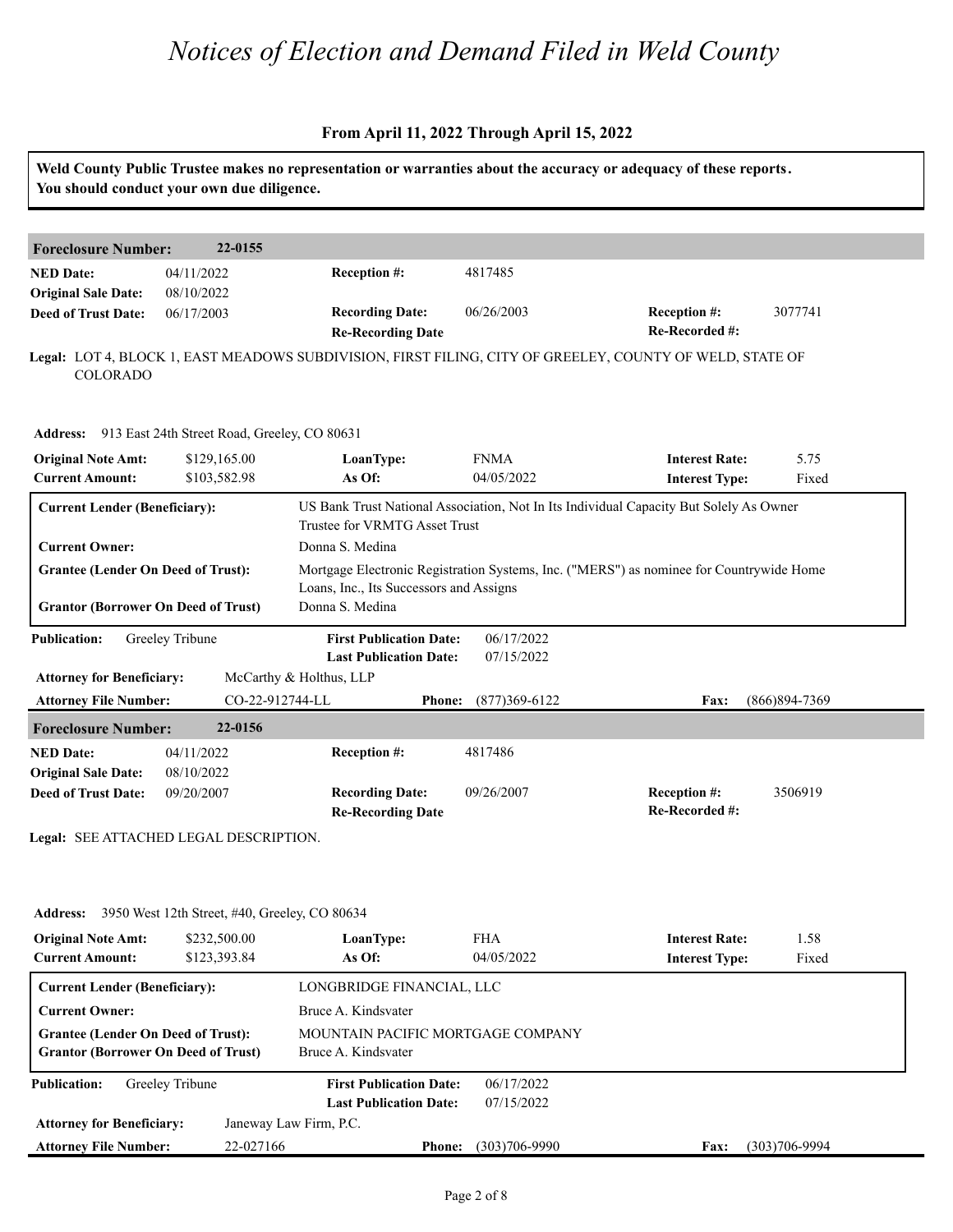#### **From April 11, 2022 Through April 15, 2022**

|                                                     | You should conduct your own due diligence.     |                                                                 |                            | Weld County Public Trustee makes no representation or warranties about the accuracy or adequacy of these reports. |                 |
|-----------------------------------------------------|------------------------------------------------|-----------------------------------------------------------------|----------------------------|-------------------------------------------------------------------------------------------------------------------|-----------------|
| <b>Foreclosure Number:</b>                          | 22-0157                                        |                                                                 |                            |                                                                                                                   |                 |
| <b>NED Date:</b><br><b>Original Sale Date:</b>      | 04/12/2022<br>08/10/2022                       | Reception #:                                                    | 4817945                    |                                                                                                                   |                 |
| <b>Deed of Trust Date:</b>                          | 11/18/2019                                     | <b>Recording Date:</b><br><b>Re-Recording Date</b>              | 11/19/2019                 | Reception #:<br>Re-Recorded #:                                                                                    | 4542422         |
|                                                     |                                                |                                                                 |                            | Legal: LOT 4, BLOCK 1, RAINDANCE SUBDIVISION, TOWN OF WINDSOR, COUNTY OF WELD, STATE OF COLORADO.                 |                 |
|                                                     | Address: 2162 Reliance Ct, Windsor, CO 80550   |                                                                 |                            |                                                                                                                   |                 |
| <b>Original Note Amt:</b>                           | \$512,344.00                                   | LoanType:                                                       | VA                         | <b>Interest Rate:</b>                                                                                             | 3.625           |
| <b>Current Amount:</b>                              | \$509,970.31                                   | As Of:                                                          | 04/05/2022                 | <b>Interest Type:</b>                                                                                             | Fixed           |
| <b>Current Lender (Beneficiary):</b>                |                                                | Caliber Home Loans, Inc.                                        |                            |                                                                                                                   |                 |
| <b>Current Owner:</b>                               |                                                | <b>Brad Starns</b>                                              |                            |                                                                                                                   |                 |
| <b>Grantee (Lender On Deed of Trust):</b>           |                                                | Inc., Its Successors and Assigns                                |                            | Mortgage Electronic Registration Systems, Inc. as nominee for Cherry Creek Mortgage Co.,                          |                 |
| <b>Grantor (Borrower On Deed of Trust)</b>          |                                                | <b>Brad Starns</b>                                              |                            |                                                                                                                   |                 |
| <b>Publication:</b>                                 | Greeley Tribune                                | <b>First Publication Date:</b>                                  | 06/17/2022                 |                                                                                                                   |                 |
|                                                     |                                                | <b>Last Publication Date:</b>                                   | 07/15/2022                 |                                                                                                                   |                 |
| <b>Attorney for Beneficiary:</b>                    |                                                | McCarthy & Holthus, LLP                                         |                            |                                                                                                                   |                 |
| <b>Attorney File Number:</b>                        | CO-22-913526-LL                                | <b>Phone:</b>                                                   | $(877)369 - 6122$          | <b>Fax:</b>                                                                                                       | $(866)894-7369$ |
| <b>Foreclosure Number:</b>                          | 22-0158                                        |                                                                 |                            |                                                                                                                   |                 |
| <b>NED Date:</b><br><b>Original Sale Date:</b>      | 04/13/2022<br>08/10/2022                       | Reception #:                                                    | 4818340                    |                                                                                                                   |                 |
| <b>Deed of Trust Date:</b>                          | 03/09/2020                                     | <b>Recording Date:</b>                                          | 03/11/2020                 | Reception #:                                                                                                      | 4574029         |
|                                                     |                                                | <b>Re-Recording Date</b>                                        |                            | Re-Recorded #:                                                                                                    |                 |
|                                                     |                                                |                                                                 |                            | Legal: THE WEST HALF OF LOT 7, BLOCK 15, IN THE CITY OF GREELEY, COUNTY OF WELD, STATE OF COLORADO.               |                 |
|                                                     |                                                |                                                                 |                            |                                                                                                                   |                 |
|                                                     |                                                |                                                                 |                            |                                                                                                                   |                 |
|                                                     | <b>Address:</b> 1015 5th St, Greeley, CO 80631 |                                                                 |                            |                                                                                                                   |                 |
| <b>Original Note Amt:</b><br><b>Current Amount:</b> | \$274,928.00<br>\$274,928.00                   | LoanType:<br>As Of:                                             | Conventional<br>04/11/2022 | <b>Interest Rate:</b><br><b>Interest Type:</b>                                                                    | 3.5<br>Fixed    |
| <b>Current Lender (Beneficiary):</b>                |                                                | Lakeview Loan Servicing, LLC                                    |                            |                                                                                                                   |                 |
| <b>Current Owner:</b>                               |                                                | Alex Pickles                                                    |                            |                                                                                                                   |                 |
| <b>Grantee (Lender On Deed of Trust):</b>           |                                                |                                                                 |                            | Mortgage Electronic Registration Systems, Inc., as Beneficiary, as nominee for Northpointe                        |                 |
| <b>Grantor (Borrower On Deed of Trust)</b>          |                                                | Bank, its successors and assigns<br><b>Alex Pickles</b>         |                            |                                                                                                                   |                 |
| <b>Publication:</b>                                 | Greeley Tribune                                | <b>First Publication Date:</b><br><b>Last Publication Date:</b> | 06/17/2022<br>07/15/2022   |                                                                                                                   |                 |

HALLIDAY, WATKINS & MANN, P.C.

**Phone: Fax:** CO11514 (303) 27-40155 (303) 27-40159

**Attorney for Beneficiary:**

**Attorney File Number:**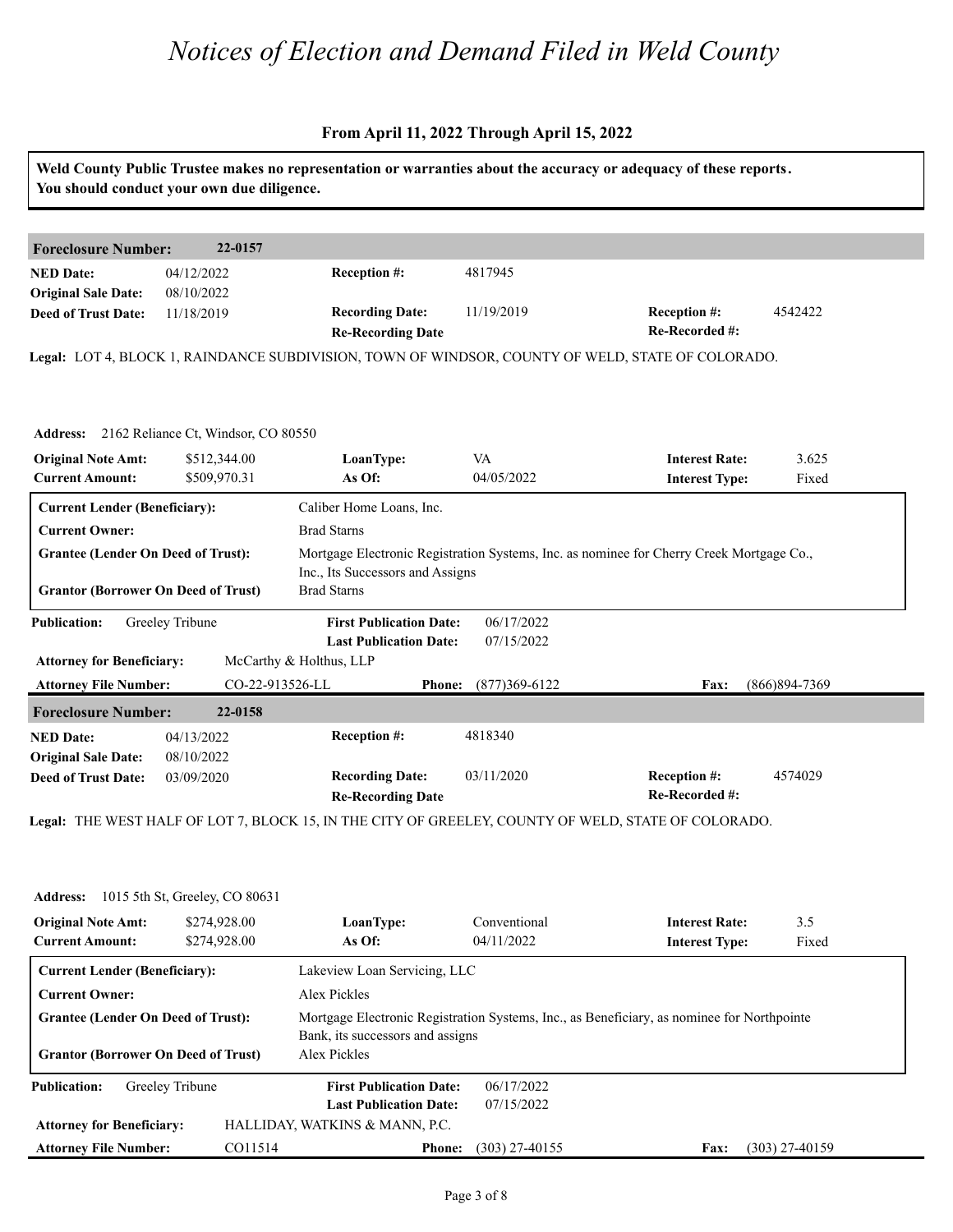|                                                          | You should conduct your own due diligence.     | Weld County Public Trustee makes no representation or warranties about the accuracy or adequacy of these reports. |                          |                                                                   |                   |
|----------------------------------------------------------|------------------------------------------------|-------------------------------------------------------------------------------------------------------------------|--------------------------|-------------------------------------------------------------------|-------------------|
| <b>Foreclosure Number:</b>                               | 22-0159                                        |                                                                                                                   |                          |                                                                   |                   |
| <b>NED Date:</b><br><b>Original Sale Date:</b>           | 04/13/2022<br>08/17/2022                       | Reception #:                                                                                                      | 4818341                  |                                                                   |                   |
| <b>Deed of Trust Date:</b>                               | 10/21/2019                                     | <b>Recording Date:</b><br><b>Re-Recording Date</b>                                                                | 10/30/2019               | Reception #:<br>Re-Recorded #:                                    | 4536651           |
|                                                          | OF WELD, STATE OF COLORADO.                    | Legal: LOT 4, BLOCK 8, CLEARVIEW PUD, FOURTH FILING, TOWN OF JOHNSTOWN, COUNTY                                    |                          |                                                                   |                   |
|                                                          | Address: 325 Sycamore Ave, Johnstown, CO 80534 |                                                                                                                   |                          |                                                                   |                   |
| <b>Original Note Amt:</b><br><b>Current Amount:</b>      | \$334,157.00<br>\$327,416.13                   | LoanType:<br>As Of:                                                                                               | <b>FHA</b><br>04/08/2022 | <b>Interest Rate:</b><br><b>Interest Type:</b>                    | 4.125<br>Fixed    |
| <b>Current Lender (Beneficiary):</b>                     |                                                | COLORADO HOUSING AND FINANCE AUTHORITY                                                                            |                          |                                                                   |                   |
| <b>Current Owner:</b>                                    |                                                | Casey Blair                                                                                                       |                          |                                                                   |                   |
| <b>Grantee (Lender On Deed of Trust):</b>                |                                                |                                                                                                                   |                          | MORTGAGE ELECTRONIC REGISTRATION SYSTEMS, INC. AS NOMINEE FOR     |                   |
| <b>Grantor (Borrower On Deed of Trust)</b>               |                                                | Casey Blair                                                                                                       |                          | CHERRY CREEK MORTGAGE CO., INC., ITS SUCCESSORS AND ASSIGNS       |                   |
| <b>Publication:</b>                                      | Greeley Tribune                                | <b>First Publication Date:</b><br><b>Last Publication Date:</b>                                                   | 06/24/2022<br>07/22/2022 |                                                                   |                   |
| <b>Attorney for Beneficiary:</b>                         |                                                | Janeway Law Firm, P.C.                                                                                            |                          |                                                                   |                   |
| <b>Attorney File Number:</b>                             | 22-027302                                      | <b>Phone:</b>                                                                                                     | $(303)706 - 9990$        | <b>Fax:</b>                                                       | $(303)706 - 9994$ |
| <b>Foreclosure Number:</b>                               | 22-0160                                        |                                                                                                                   |                          |                                                                   |                   |
| <b>NED Date:</b>                                         | 04/14/2022                                     | Reception #:                                                                                                      | 4818734                  |                                                                   |                   |
| <b>Original Sale Date:</b><br><b>Deed of Trust Date:</b> | 08/17/2022<br>10/26/2019                       | <b>Recording Date:</b><br><b>Re-Recording Date</b>                                                                | 11/12/2019               | Reception #:<br>Re-Recorded #:                                    | 4540159           |
|                                                          |                                                | Legal: LOT 10, BLOCK 107, SILVER PEAKS, FILING NO. 1, COUNTY OF WELD, STATE OF COLORADO.                          |                          |                                                                   |                   |
|                                                          |                                                |                                                                                                                   |                          |                                                                   |                   |
|                                                          | Address: 934 ALTA ST, LOCHBUIE, CO 80603       |                                                                                                                   |                          |                                                                   |                   |
| <b>Original Note Amt:</b><br><b>Current Amount:</b>      | \$362,993.00<br>\$351,054.87                   | LoanType:<br>As $Of$ :                                                                                            | <b>FHA</b><br>04/08/2022 | <b>Interest Rate:</b><br><b>Interest Type:</b>                    | 3.99<br>Fixed     |
| <b>Current Lender (Beneficiary):</b>                     |                                                | THE MONEY SOURCE INC.                                                                                             |                          |                                                                   |                   |
| <b>Current Owner:</b>                                    |                                                | CHASLYN M WILLIAMS AND CHRISTOPHER WILLIAMS                                                                       |                          |                                                                   |                   |
| <b>Grantee (Lender On Deed of Trust):</b>                |                                                | Mortgage, LLC, ITS SUCCESSORS AND ASSIGNS<br>CHASLYN M WILLIAMS AND CHRISTOPHER WILLIAMS                          |                          | MORTGAGE ELECTRONIC REGISTRATION SYSTEMS, INC. AS NOMINEE FOR FBC |                   |
| <b>Grantor (Borrower On Deed of Trust)</b>               |                                                |                                                                                                                   |                          |                                                                   |                   |
|                                                          |                                                | <b>First Publication Date:</b>                                                                                    | 06/24/2022               |                                                                   |                   |
| <b>Publication:</b>                                      | Greeley Tribune                                | <b>Last Publication Date:</b>                                                                                     | 07/22/2022               |                                                                   |                   |
| <b>Attorney for Beneficiary:</b>                         |                                                | Janeway Law Firm, P.C.                                                                                            |                          |                                                                   |                   |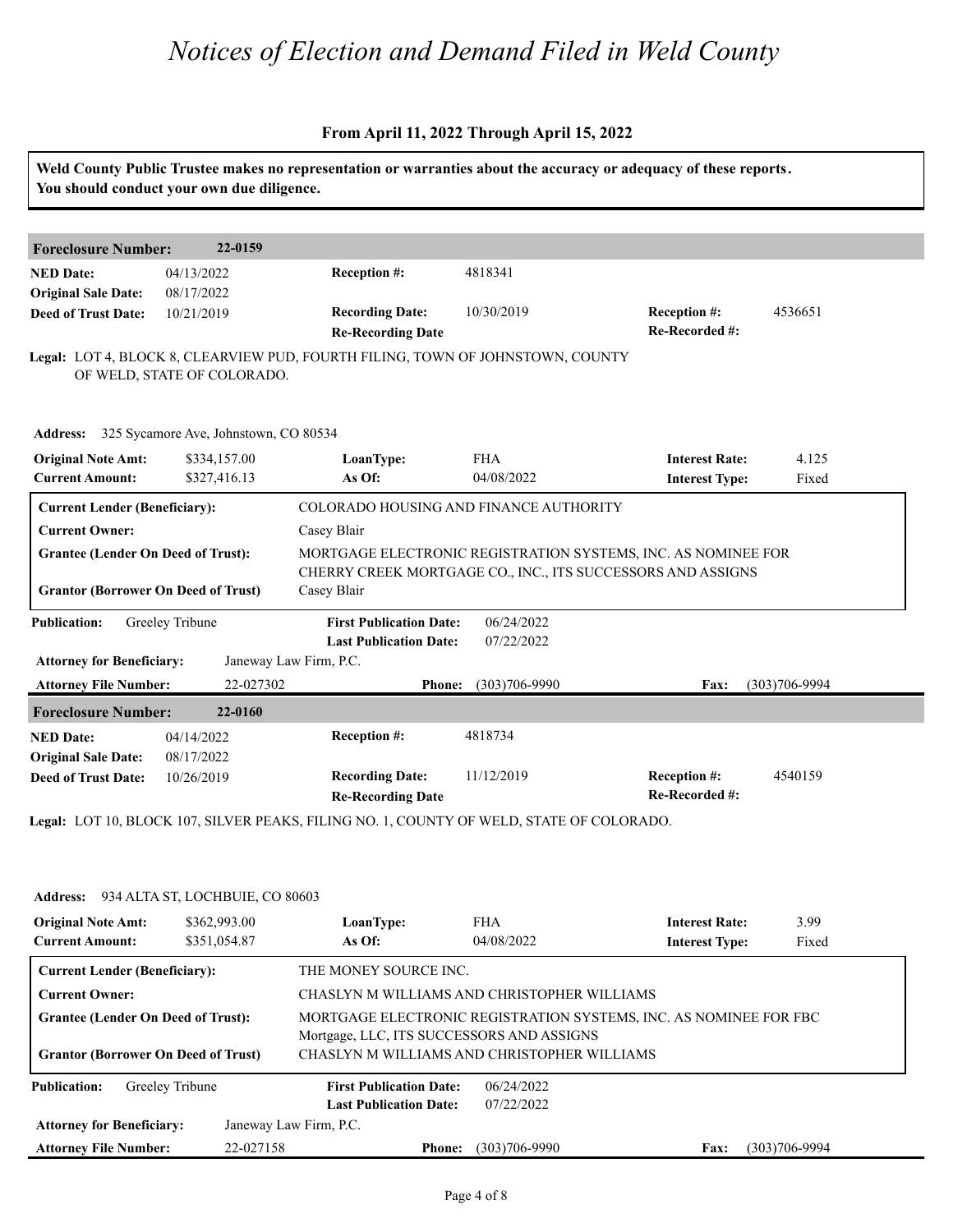|                                                     | You should conduct your own due diligence.                                       |                                                       |                          | Weld County Public Trustee makes no representation or warranties about the accuracy or adequacy of these reports. |                   |
|-----------------------------------------------------|----------------------------------------------------------------------------------|-------------------------------------------------------|--------------------------|-------------------------------------------------------------------------------------------------------------------|-------------------|
|                                                     |                                                                                  |                                                       |                          |                                                                                                                   |                   |
| <b>Foreclosure Number:</b>                          | 22-0161                                                                          |                                                       |                          |                                                                                                                   |                   |
| <b>NED Date:</b>                                    | 04/14/2022                                                                       | <b>Reception #:</b>                                   | 4818735                  |                                                                                                                   |                   |
| <b>Original Sale Date:</b>                          | 08/17/2022                                                                       |                                                       |                          |                                                                                                                   |                   |
| <b>Deed of Trust Date:</b>                          | 07/20/2018                                                                       | <b>Recording Date:</b><br><b>Re-Recording Date</b>    | 07/25/2018               | <b>Reception #:</b><br>Re-Recorded #:                                                                             | 4417814           |
|                                                     |                                                                                  |                                                       |                          | Legal: LOT 18, BLOCK 10, SETTLERS VILLAGE, TOWN OF MILLIKEN, COUNTY OF WELD, STATE OF COLORADO                    |                   |
| <b>Original Note Amt:</b><br><b>Current Amount:</b> | Address: 2362 Stage Coach Dr, Milliken, CO 80543<br>\$328,932.00<br>\$318,987.47 | LoanType:<br>As Of:                                   | <b>FHA</b><br>03/31/2022 | <b>Interest Rate:</b><br><b>Interest Type:</b>                                                                    | 5.25<br>Fixed     |
| <b>Current Lender (Beneficiary):</b>                |                                                                                  | COLORADO HOUSING AND FINANCE AUTHORITY                |                          |                                                                                                                   |                   |
| <b>Current Owner:</b>                               |                                                                                  | Amanda Schlichter AND Sean Mcgaughey                  |                          |                                                                                                                   |                   |
| <b>Grantee (Lender On Deed of Trust):</b>           |                                                                                  |                                                       |                          | MORTGAGE ELECTRONIC REGISTRATION SYSTEMS, INC. AS NOMINEE FOR                                                     |                   |
|                                                     |                                                                                  | SYNERGY ONE LENDING, INC., ITS SUCCESSORS AND ASSIGNS |                          |                                                                                                                   |                   |
| <b>Grantor (Borrower On Deed of Trust)</b>          |                                                                                  | Amanda Schlichter AND Sean Mcgaughey                  |                          |                                                                                                                   |                   |
| <b>Publication:</b>                                 | Greeley Tribune                                                                  | <b>First Publication Date:</b>                        | 06/24/2022               |                                                                                                                   |                   |
|                                                     |                                                                                  | <b>Last Publication Date:</b>                         | 07/22/2022               |                                                                                                                   |                   |
| <b>Attorney for Beneficiary:</b>                    |                                                                                  | Janeway Law Firm, P.C.                                |                          |                                                                                                                   |                   |
| <b>Attorney File Number:</b>                        | 22-027207                                                                        | <b>Phone:</b>                                         | $(303)706 - 9990$        | Fax:                                                                                                              | $(303)706 - 9994$ |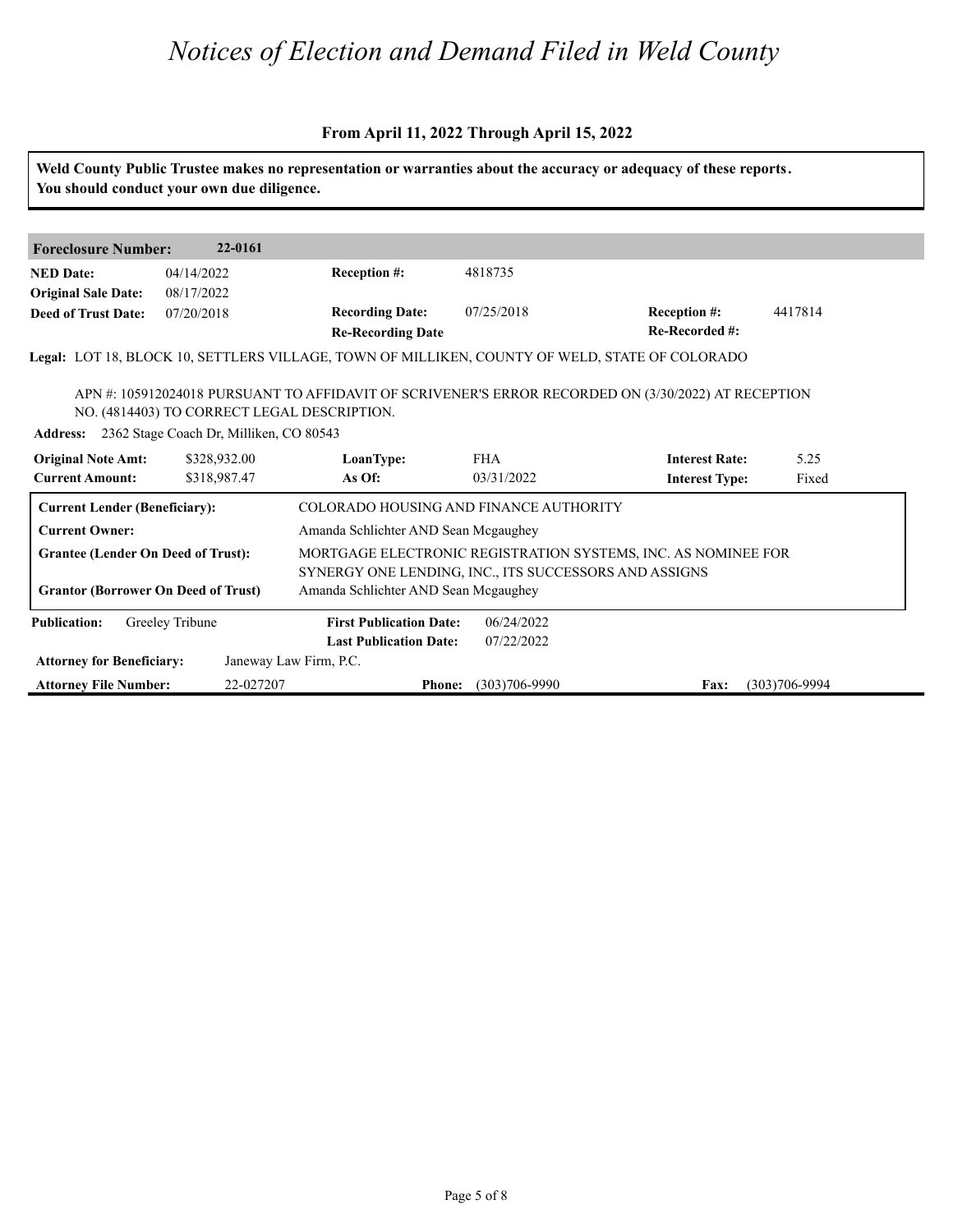|                                                |                                                  |                                                                                         |                   | Weld County Public Trustee makes no representation or warranties about the accuracy or adequacy of these reports.             |                   |
|------------------------------------------------|--------------------------------------------------|-----------------------------------------------------------------------------------------|-------------------|-------------------------------------------------------------------------------------------------------------------------------|-------------------|
|                                                | You should conduct your own due diligence.       |                                                                                         |                   |                                                                                                                               |                   |
| <b>Foreclosure Number:</b>                     | 22-0162                                          |                                                                                         |                   |                                                                                                                               |                   |
| <b>NED Date:</b><br><b>Original Sale Date:</b> | 04/14/2022<br>08/17/2022                         | <b>Reception #:</b>                                                                     | 4818736           |                                                                                                                               |                   |
| <b>Deed of Trust Date:</b>                     | 12/31/2019                                       | <b>Recording Date:</b><br><b>Re-Recording Date</b>                                      | 01/02/2020        | Reception #:<br>Re-Recorded #:                                                                                                | 4555144           |
|                                                |                                                  | Legal: LOT 4, BLOCK 8, SPACIOUS LIVING FILING NO. 4, COUNTY OF WELD, STATE OF COLORADO. |                   |                                                                                                                               |                   |
|                                                |                                                  |                                                                                         |                   |                                                                                                                               |                   |
|                                                | <b>Address:</b> 804 Plum Ave, Lochbuie, CO 80603 |                                                                                         |                   |                                                                                                                               |                   |
| <b>Original Note Amt:</b>                      | \$171,204.00                                     | LoanType:                                                                               | <b>FHA</b>        | <b>Interest Rate:</b>                                                                                                         | 3.25              |
| <b>Current Amount:</b>                         | \$169,218.04                                     | As Of:                                                                                  | 04/12/2022        | <b>Interest Type:</b>                                                                                                         | Fixed             |
| <b>Current Lender (Beneficiary):</b>           |                                                  | COLORADO HOUSING AND FINANCE AUTHORITY                                                  |                   |                                                                                                                               |                   |
| <b>Current Owner:</b>                          |                                                  | Miranda Mcalister                                                                       |                   |                                                                                                                               |                   |
| <b>Grantee (Lender On Deed of Trust):</b>      |                                                  | <b>ASSIGNS</b>                                                                          |                   | MORTGAGE ELECTRONIC REGISTRATION SYSTEMS, INC. AS NOMINEE FOR<br>FAIRWAY INDEPENDENT MORTGAGE CORPORATION, ITS SUCCESSORS AND |                   |
| <b>Grantor (Borrower On Deed of Trust)</b>     |                                                  | Miranda Mcalister                                                                       |                   |                                                                                                                               |                   |
| <b>Publication:</b>                            | Greeley Tribune                                  | <b>First Publication Date:</b>                                                          | 06/24/2022        |                                                                                                                               |                   |
|                                                |                                                  | <b>Last Publication Date:</b>                                                           | 07/22/2022        |                                                                                                                               |                   |
| <b>Attorney for Beneficiary:</b>               |                                                  | Janeway Law Firm, P.C.                                                                  |                   |                                                                                                                               |                   |
| <b>Attorney File Number:</b>                   | 22-027230                                        | <b>Phone:</b>                                                                           | $(303)706 - 9990$ | Fax:                                                                                                                          | $(303)706 - 9994$ |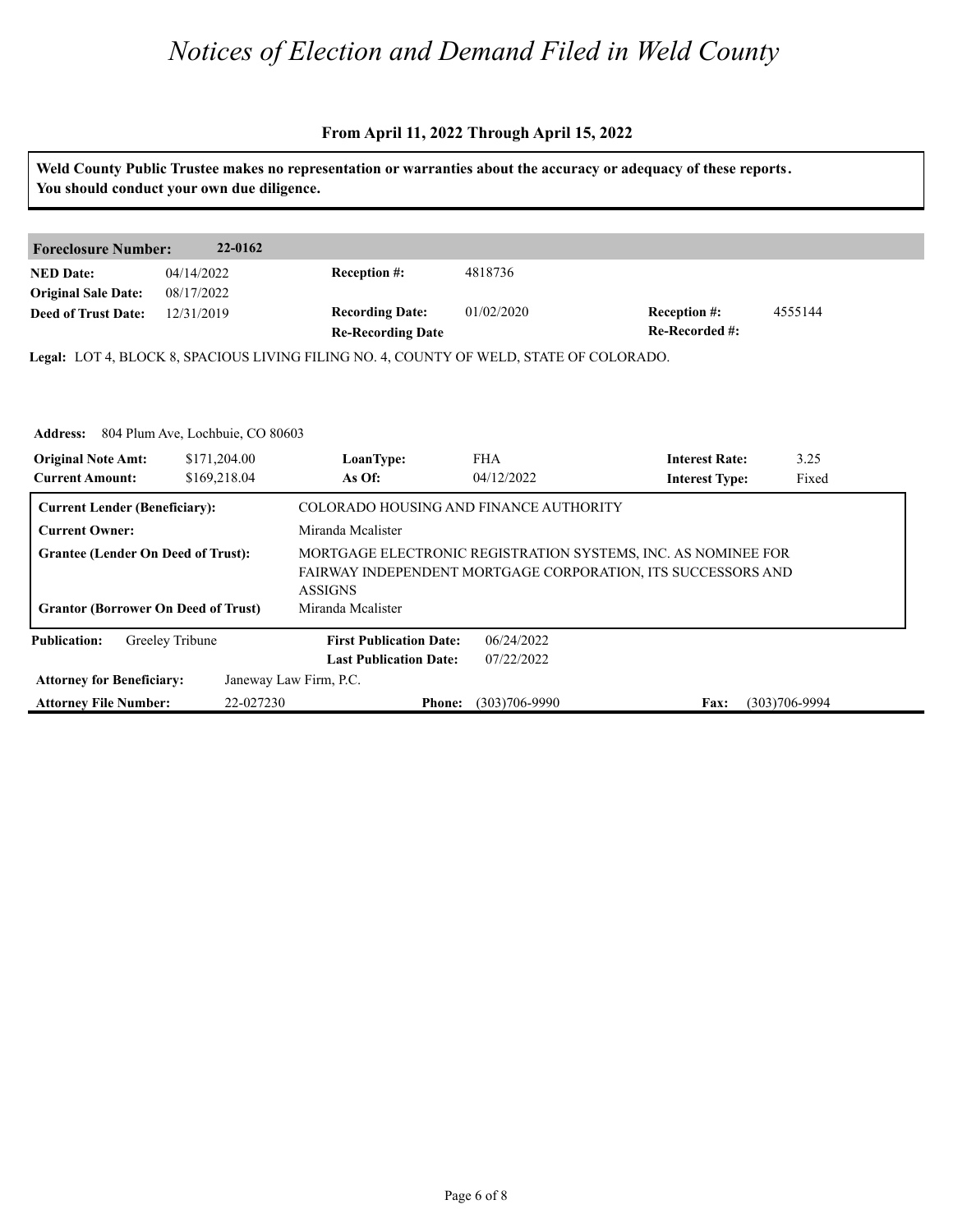|                                                          | You should conduct your own due diligence.        |                                                                                      |                          | Weld County Public Trustee makes no representation or warranties about the accuracy or adequacy of these reports. |                    |
|----------------------------------------------------------|---------------------------------------------------|--------------------------------------------------------------------------------------|--------------------------|-------------------------------------------------------------------------------------------------------------------|--------------------|
| <b>Foreclosure Number:</b>                               | 22-0163                                           |                                                                                      |                          |                                                                                                                   |                    |
| <b>NED Date:</b><br><b>Original Sale Date:</b>           | 04/14/2022<br>08/17/2022                          | Reception #:                                                                         | 4818737                  |                                                                                                                   |                    |
| <b>Deed of Trust Date:</b>                               | 06/03/2020                                        | <b>Recording Date:</b><br><b>Re-Recording Date</b>                                   | 06/24/2020               | <b>Reception #:</b><br>Re-Recorded #:                                                                             | 4601922            |
|                                                          |                                                   | Legal: LOT 7, BLOCK 8, WESTVIEW SUBDIVISION, COUNTY OF WELD, STATE OF COLORADO.      |                          |                                                                                                                   |                    |
|                                                          | Address: 7140 Shavano Circle, Frederick, CO 80504 |                                                                                      |                          |                                                                                                                   |                    |
| <b>Original Note Amt:</b><br><b>Current Amount:</b>      | \$481,312.00<br>\$481,312.00                      | LoanType:<br>As Of:                                                                  | VA<br>04/12/2022         | <b>Interest Rate:</b><br><b>Interest Type:</b>                                                                    | 2.75<br>Fixed      |
| <b>Current Lender (Beneficiary):</b>                     |                                                   | CrossCountry Mortgage LLC                                                            |                          |                                                                                                                   |                    |
| <b>Current Owner:</b>                                    |                                                   | Oscar A. Pitts and Amanda Lemon                                                      |                          |                                                                                                                   |                    |
| <b>Grantee (Lender On Deed of Trust):</b>                |                                                   |                                                                                      |                          | Mortgage Electronic Registration Systems, Inc., As Beneficiary, As Nominee for CrossCountry                       |                    |
|                                                          |                                                   | Mortgage                                                                             |                          |                                                                                                                   |                    |
| <b>Grantor (Borrower On Deed of Trust)</b>               |                                                   | Oscan A. Pitts and Amanda Lemon                                                      |                          |                                                                                                                   |                    |
| <b>Publication:</b>                                      | Greeley Tribune                                   | <b>First Publication Date:</b><br><b>Last Publication Date:</b>                      | 06/24/2022<br>07/22/2022 |                                                                                                                   |                    |
| <b>Attorney for Beneficiary:</b>                         |                                                   | Messner & Reeves, LLC                                                                |                          |                                                                                                                   |                    |
| <b>Attorney File Number:</b>                             | 8014.0131274                                      | <b>Phone:</b>                                                                        | $(303)$ 62-31800         | <b>Fax:</b>                                                                                                       | $(303) 62 - 30552$ |
| <b>Foreclosure Number:</b>                               | 22-0164                                           |                                                                                      |                          |                                                                                                                   |                    |
| <b>NED Date:</b>                                         | 04/15/2022                                        | Reception #:                                                                         | 4819006                  |                                                                                                                   |                    |
| <b>Original Sale Date:</b><br><b>Deed of Trust Date:</b> | 08/17/2022<br>04/01/2015                          | <b>Recording Date:</b><br><b>Re-Recording Date</b>                                   | 04/03/2015               | <b>Reception #:</b><br>Re-Recorded #:                                                                             | 4095942            |
|                                                          |                                                   | Legal: LOT 9, BLOCK 8, SILVER PEAKS FILING NO. 2, COUNTY OF WELD, STATE OF COLORADO. |                          |                                                                                                                   |                    |
| APN: R4024706                                            |                                                   |                                                                                      |                          |                                                                                                                   |                    |
| <b>Address:</b>                                          | 304 Hermosa Street, Brighton, CO 80603            |                                                                                      |                          |                                                                                                                   |                    |
| <b>Original Note Amt:</b><br><b>Current Amount:</b>      | \$260,200.00<br>\$239,871.15                      | LoanType:<br>As Of:                                                                  | <b>FHA</b><br>08/01/2021 | <b>Interest Rate:</b><br><b>Interest Type:</b>                                                                    | 3.875<br>Fixed     |
| <b>Current Lender (Beneficiary):</b>                     |                                                   | COLORADO HOUSING AND FINANCE AUTHORITY                                               |                          |                                                                                                                   |                    |
| <b>Current Owner:</b>                                    |                                                   | Raul Vigil                                                                           |                          |                                                                                                                   |                    |
| <b>Grantee (Lender On Deed of Trust):</b>                |                                                   |                                                                                      |                          | MORTGAGE ELECTRONIC REGISTRATION SYSTEMS, INC. AS NOMINEE FOR                                                     |                    |
| <b>Grantor (Borrower On Deed of Trust)</b>               |                                                   | GUILD MORTGAGE COMPANY, ITS SUCCESSORS AND ASSIGNS<br>Raul Vigil                     |                          |                                                                                                                   |                    |
| <b>Publication:</b>                                      | Greeley Tribune                                   | <b>First Publication Date:</b><br><b>Last Publication Date:</b>                      | 06/24/2022<br>07/22/2022 |                                                                                                                   |                    |
| <b>Attorney for Beneficiary:</b>                         |                                                   | Janeway Law Firm, P.C.                                                               |                          |                                                                                                                   |                    |
| <b>Attorney File Number:</b>                             | 19-021813                                         | <b>Phone:</b>                                                                        | $(303)706 - 9990$        | Fax:                                                                                                              | $(303)706 - 9994$  |